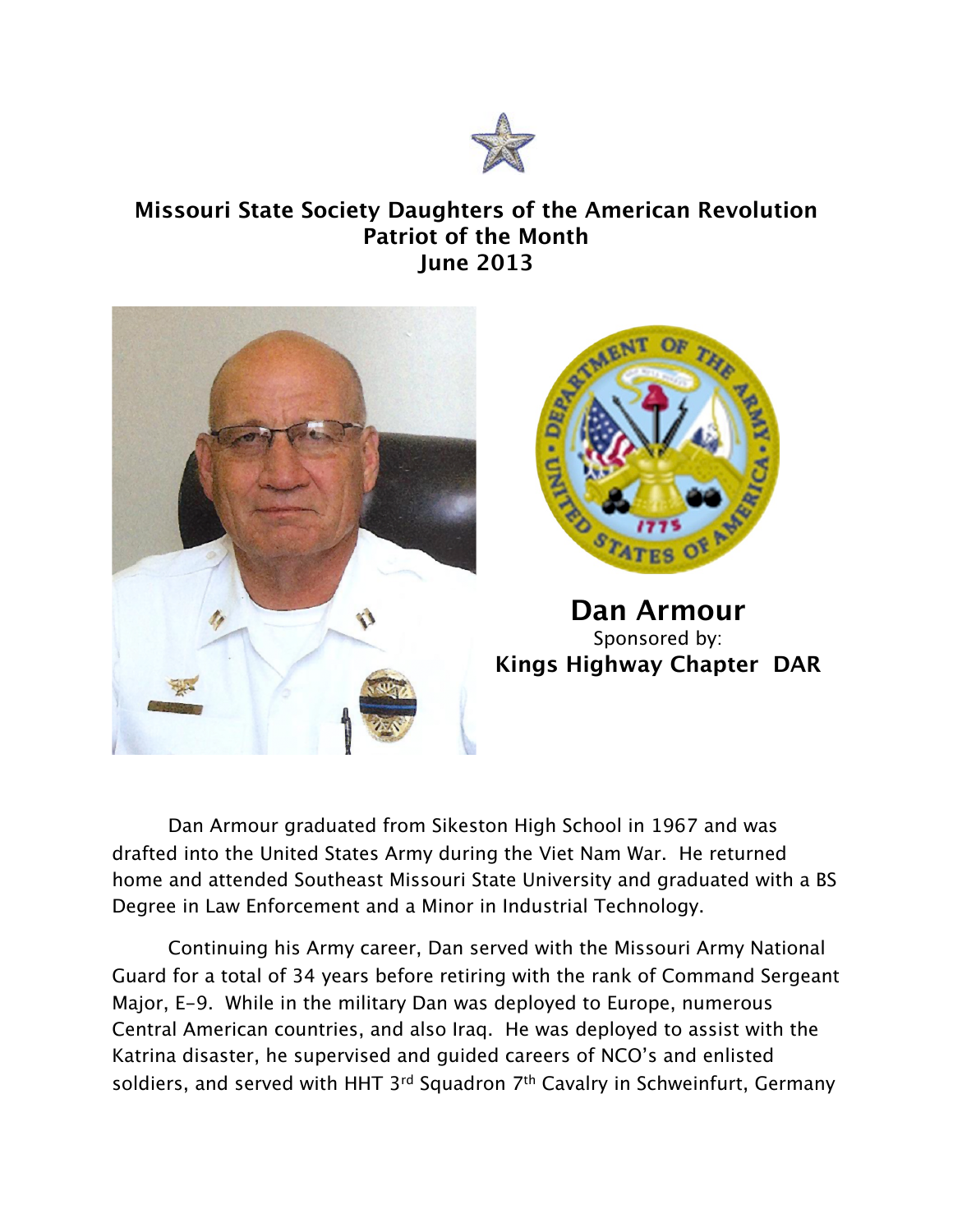as an AM-FM Radio Operator Communications Sergeant. His last assignment was Command Sergeant Major of the 1140<sup>th</sup> Engineer Battalion.

Over the years, Dan attended numerous schools with the U. S. Dept. of Justice FBI, the FBI Academy Hostage Negotiations, Advance Hostage Negotiations, Supervision Courses, Army Sergeant Major Academy, Advanced Leadership NCO Course, and numerous other professional law enforcement schools conducted by various government agencies. He also holds certification as a police officer and firefighter in the state of Missouri.

Awards and medals Dan has earned are:

Army Commendation Medal Army Achievement Medal Army Reserve Components Achievement Medal National Defense Service Medal Expert Marksmanship Qualification Badge Global War on Terrorism Service Medal Global War on Terrorism Expeditionary Medal Humanitarian Service Medal Armed Forces Reserve Medal w/m Device Armed Forces Reserve Medal with Silver Hourglass Device Non-Commissioned Officer's Professional Development Ribbon with

Numeral 4

Army Service Ribbon Army Reserve Components Overseas Training Ribbon Army Engineer Bronze Order of the De Fleury Medal Outstanding Guardsman for Year 1983, Co C, 1140th Engineer Battalion Twenty-Five Year Long Service Ribbon Good Conduct Ribbon Missouri Expeditionary Ribbon Meritorious Service Medal Presidential Unit Citation

Dan married Sondra Kaye Armour who was employed by the State of Missouri Department of Mental Health. Dan and Sondra have one son, Brent who is a Staff Sergeant in the MO Army National Guard and currently serving with the 1138<sup>th</sup> Engineer Company in Afghanistan, his third deployment to a combat zone. Dan was employed in civilian life with the Department of Public Safety as a Captain of the Police Patrol Division and was named Administrative/ Supervisory Employee of the Year for 1989 and 1997.

Dan is affiliated with the Miner Baptist Church, VFW Post 3174, Masonic Lodge No. 310 AF and AM, the 32<sup>nd</sup> Degree Scottish Rite, Valley of St. Louis, the U.S. Army Noncommissioned Officer Museum Association, Retired National